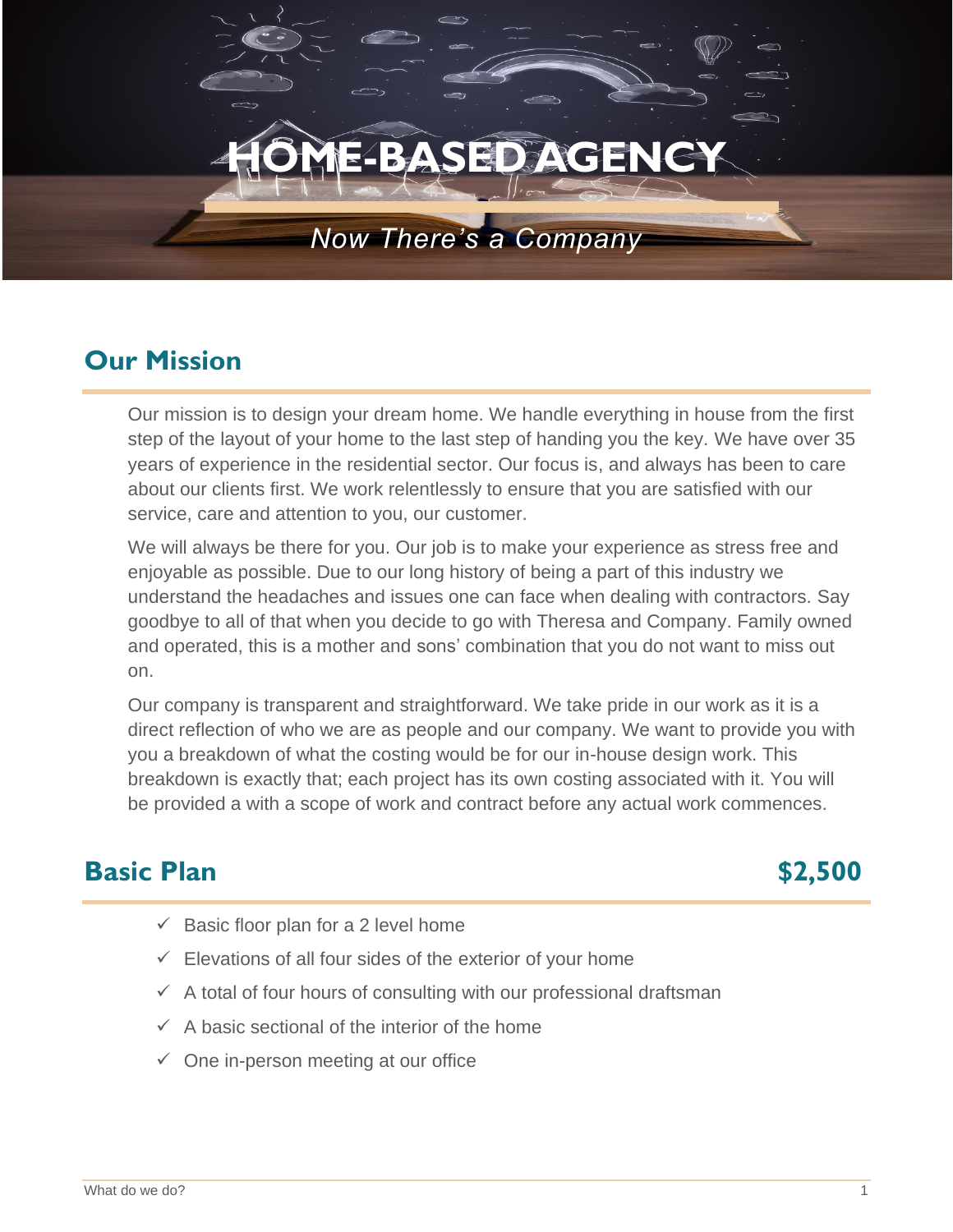### **Intermediate Plan \$5,000**

- $\checkmark$  Floor plan for a 2 level home
- $\checkmark$  Elevations of the exterior of your home
- $\checkmark$  Exterior details such as siding, moldings, roof style etc.
- $\checkmark$  Window and Door schedule of exterior and interior of home
- $\checkmark$  Six hours of consulting with our professional draftsman
- $\checkmark$  One meeting in our office, plans will be displayed on our 70" monitor for full review with our client

### **Advanced Plan 57,500**

- $\checkmark$  Floor plan for 2 levels of your home up to 3000 SF
- $\checkmark$  Exterior details such as siding, moldings, roof style etc.
- $\checkmark$  Sectional specific to your home
- ✓ Window and Door schedule of interior and exterior of your home
- $\checkmark$  Eight hours of consulting with our professional draftsman
- $\checkmark$  Sectional specific to your home
- $\checkmark$  Multiple details of interior and exterior of your home
- $\checkmark$  Two in-person meetings at our office
- $\checkmark$  Electrical and framing plan
- $\checkmark$  Kitchen and Bath layouts from suppliers we work with
- $\checkmark$  Two-hour in-house review with our senior consultant to review the home layout on our 70" monitor
- $\checkmark$  Governing codes specific to the area intended to build in that will get approved for building permit